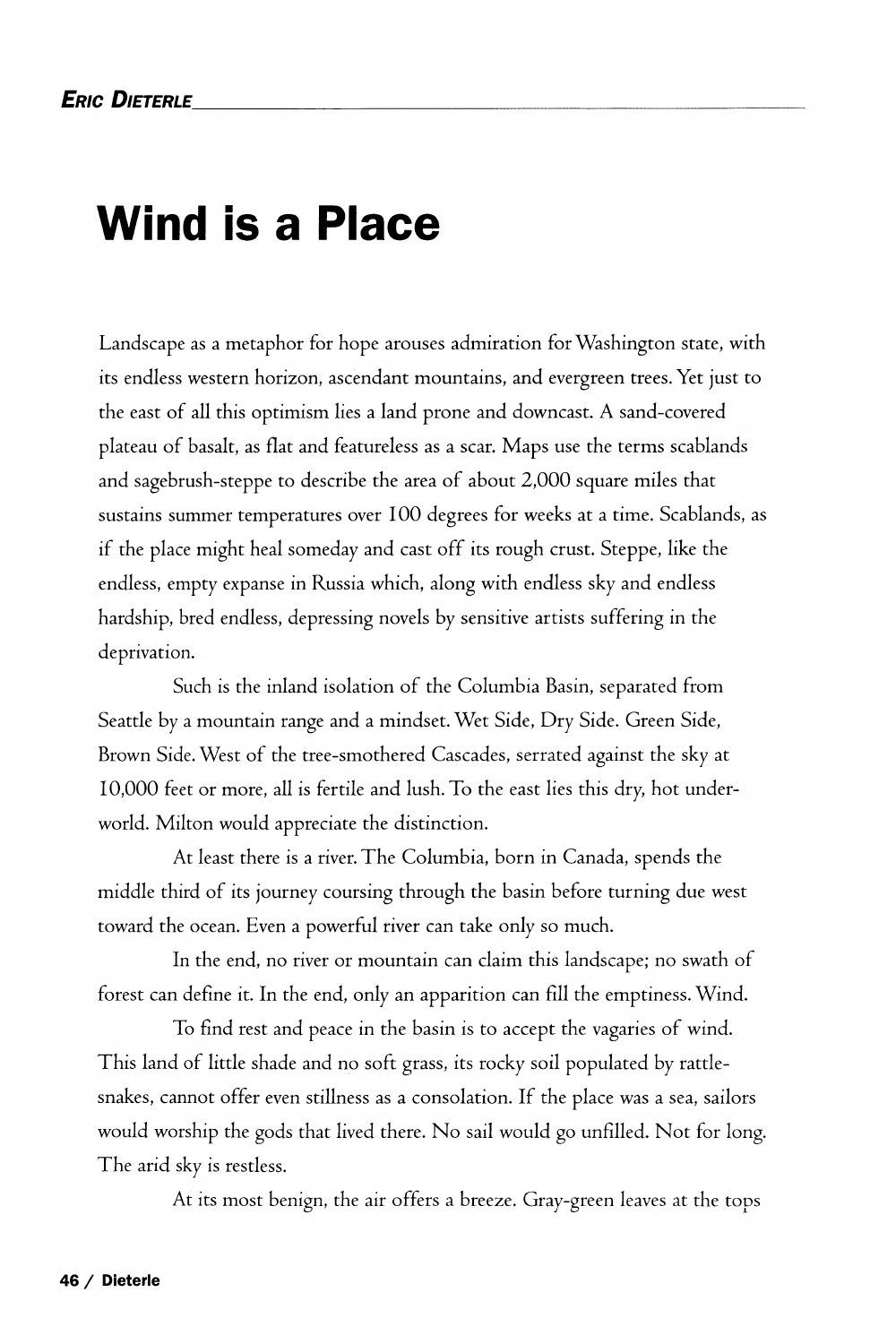of 70-foot cottonwoods along the Old Inland Empire Highway flutter from stiff branches. Ripples rise on the Columbia's surface, turning a placid mirror into frosted glass. A wisp of a cloud, if there is one at all, sweeps along the bright blue sky and diffuses like the last breath of smoke from a dying cigarette.

So rare, a breeze in this landscape. Too meek to appear often in such starkness. Sagebrush will not bow before it. Hawks and gulls cannot rise and soar on it. Flatlands and sweeping foothills under a high, hot sky offer no shelter for such a sensitive expression of the weather. More likely, what at first seems to be a breeze is not nature's tender whisper, but the leading edge of a blustering, eyesquinting, hair-thrashing blow that might last for ten minutes or ten days.

Relentless. That's the basin wind. On and on it comes, depressingly insistent, rising and swelling, a malarial plague stubbornly refusing to subside for long. The wind wears on a person the way it wears on the landscape. Fragile emotions shift with the sand, anger rises in whitecaps roiling across the Columbia, frustration builds in high branches bent with no respite until, even when peace comes, they are hunched in the prevailing direction of the wind.

Our contrivances for deflecting the weather are of no use. There are no umbrellas for wind. Caps blow off, coats fly open, and the windbreaker is a flimsy joke pasted as tightly to a wind-bent body as cellophane wrapped taut around a peanut butter sandwich. From sunglasses to picnic shelters, wind sweeps over and around and under any object in its path. Wind is a nimble fish in water, able to find and explore the tiniest crevice; it is a wandering shark, roaming anywhere it pleases, shifting directions at will.

Wind becomes a postulate of everyday life. Otherwise, frustration would reign over patience. Leave the frisbee in the closet. Forget about tennis and golf. Bring a bag of rocks if a picnic is planned because something will be needed to weigh down paper plates and napkins and bags of chips. Going fishing? Do not curse or whine. Just accept that it's a no-bobber day, and that the extra lead weight needed to cast even half as far as on a still day will exact the price of a snag when you attempt to retrieve it. Limp, wrinkled line won't stay taut, yet the tip of your pole vibrates, mocking a fish's tug, and incessant flowing ripples on the water's surface weave hypnotically into the unwary consciousness. Perceptions narrow as much in wind as they do on a pitch-black night, maybe more. Sounds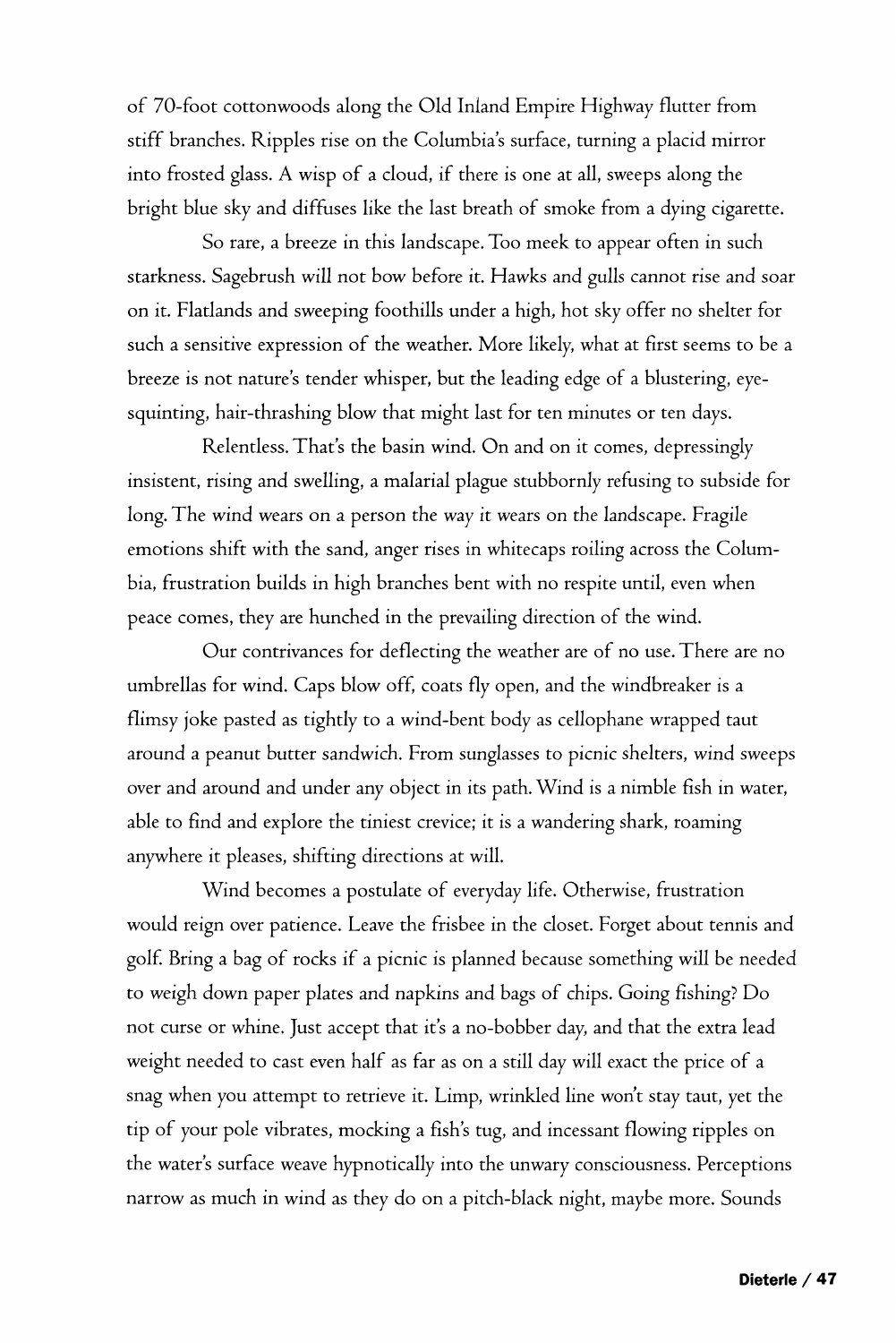languish and scatter in the drone of a steady wind. Sight becomes restricted to a letter-box view of the ground ten feet ahead.

Best just to make the best, huddled like an unwelcome refugee, or get out of the elements. Or improvise. Just about anything that can be launched into a good gust will take to flight, however brief or awkward. Cardboard boxes. Sheets of plywood. Garbage can lids become frisbees. Once, an intolerable daylong wind ruined an outing of my Boy Scout troop to Jump Off Joe Butte, a thousand-foot rise used for television relay towers. Frustrated yet adaptable, we tethered the smallest of our bunch to a tarp and heaved him out over the sagebrush. He flew 20 feet, Frankenstein's condor, and crashed hard. Laughing, we extracted him from the wreckage and found him wide-eyed at the wonder of flight.

Of all that rises and flies in the wind, nothing is as prolific as dust. Sand. Grit. Particles of rain-starved earth attach to wind with magnetic conviction and go forth as the wind wills. Dust in the house, in the car, in your hair, in your eyes—these are everyday annoyances. At times, the wind exercises a very great will. When the horizon darkens into a furious brown nebula, annoyances fade with the blocked-out light. By that time, tons of sand have already risen into the sky, whipped up by winds that have swept up through Oregon, across the Columbia and into the Horse Heaven Hills. On its way in, the blinding storm may shut down Highway 395 heading south. That's about the only measure that can be taken. All that's left is to watch and wonder how long the dust storm will last.

One such storm struck in November 1992, the week of Thanksgiving. In unrelenting wind, flying sand colored the air so brown people used headlights to drive through town during the day. Gusts stung our faces with billions of sharp granules. Waves of sand hurled against concrete buildings sounded like the simmer of a beach exposed by a pulsing ocean. The basin's inhabitants become a population of Bedouins in such conditions, shielding their faces and eyes when trekking outside, entering a dwelling with an escort of sandy gust while offering a blessing for the sanctuary they have reached. The end of such a storm constitutes an otherwordly experience, like a battlefield gone silent. Warily, people venture into the eerie glow of dusk as the wind finally dies with dust still thick in the air,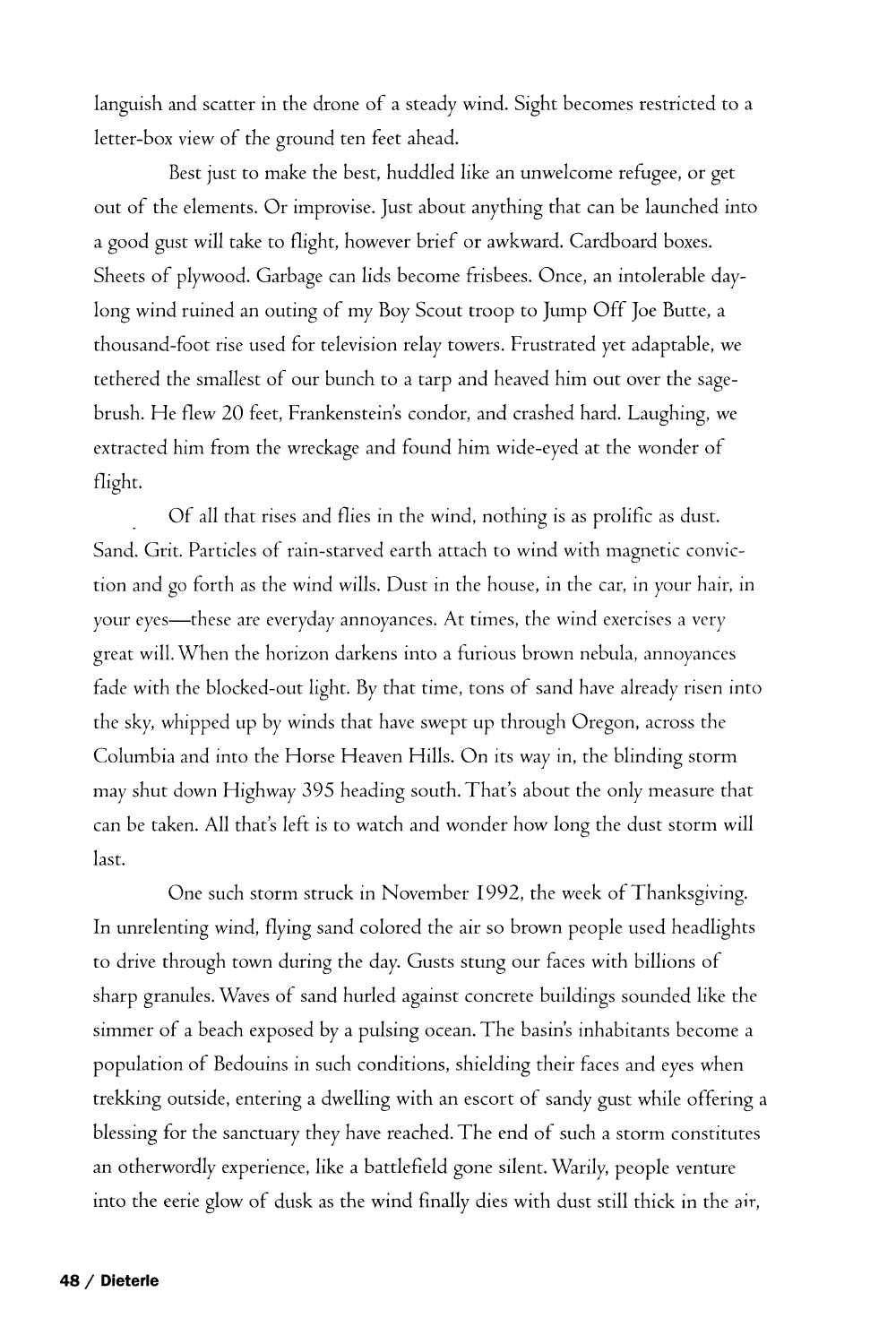diffusing light from the horizon. Fences, filters of the moveable landscape, lean under a plaster cast of litter and tumbleweeds. The silence brings uneasiness of the kind that comes over a person in a motel room bed after ten hours of steady driving as the numbed mind refuses to let go of a world that has been in perpetual motion.

Wind in the basin doesn't belong to any particular season. Rather, the seasons belong to it. Even at times of extremes, the wind asserts predominance. Winter wind is worthy of name and reputation. When the Siberian Express rolls south out of Canada, plateau lands lay open like a long, straight stretch of track. The front blasts through on a nonstop run, a blur of numbing, steely cold. All anyone can do is try to stay out of the way. Those who do go out must not be deceived by the brown landscape. The absence of snow doesn't rule out bitter cold. Better to stand on the front porch for a few moments to gauge what outerwear will be needed rather than peek out the picture window, under-dress and risk extremities turning gun-barrel blue. Besides, snow is not a given at any point in a Columbia Basin winter. Each year comes the question of whether this one will be a white or a brown Christmas, and the wind has a lot to do with the outcome. For even if the snow comes, two inches or ten inches, the amount doesn't matter. One Chinook wind will make it vanish.

Predicting wind in the basin is no feat of distinction. Even the stealthy Chinook can be anticipated. But not always. The Chinook, named for a tribe that lived and fished on the lower Columbia, arises out of nowhere, a disconcerting draft that fills the air as if the crypt door to a dead summer has creaked open. Temperatures rise ten, twenty degrees, or more nearly as fast as the mercury can rise in outdoor thermometers. In ghostly fashion, the Chinook often arrives at night to howl through bare branches on its brief haunt. How many times, after a night of uneasy, wind-swept sleep, did I arise to see the winter landscape transformed into a brown, damp mush. Snow was always welcome because it brought beauty and softness to the brown, barren stretches of desert. I could squint and imagine the wintry quilt that cloaked the Cascades and wrapped around the shoulders of Mt. Rainier.

Yet it is in those very Cascades that the Chinook is born, at first benign under blankets *of* mild Pacific air. The air *cools* as it rises, reaches the dew point,